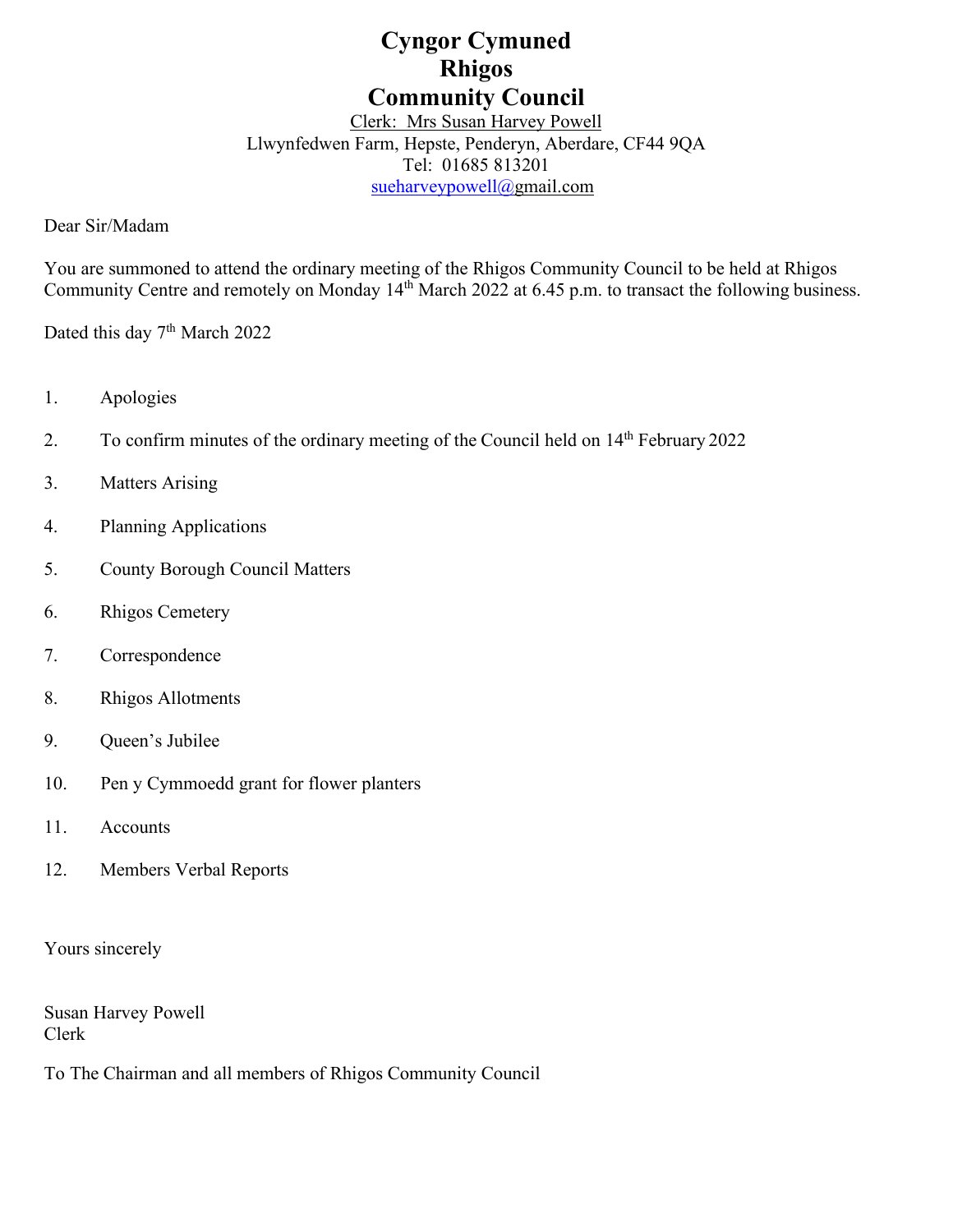# **Rhigos Community Council**

Minutes of the ordinary meeting of Rhigos Community Council held at Rhigos Community Centre and remotely on Monday  $14<sup>th</sup>$  February 2022 at 6.45 p.m.

| Present: | Cllrs. P Oliver, H Wagner, M Evans, D BurfordG Thomas |
|----------|-------------------------------------------------------|
|----------|-------------------------------------------------------|

Apologies: Cllr. C Hopes, m Smith, C Hopes, O Morgan, S Maull

**2022/12 Minutes**

It was resolved to confirm Minutes of the Ordinary Meeting of the Council held on 14<sup>th</sup> February 2022

# **2022/13 Declaration of Interest**

2022/15 Cllr. Evans declared an interest as the applicant is a family member

## **2022/14 Matters Arising**

- a. Bike Track Cwm Hwnt nothing to report
- b. Land at Hirwaun Roundabout nothing to report
- c. Old Parish Road nothing to report.
- d. Dangerous trees on Rhigos Road Cllr. Thomas will chase this up.
- e. Enviroparks Planning Application nothing to report.
- f. Period poverty Cllr. Oliver has spoken to Hirwaun and Penderyn Community Council but it would mean that Rhigos Community Centre would have to be open every day which is not possible.
- g. It was reported that some of the fence posts around the field opposite the school are rotten The leasee has been informed and will attend to the fence

**2022/15 Planning**

It was resolved to note:

A consultation email regarding a proposed PV Solar Farm at Bryngolwg. Cllr. Evans declared an interest as the applicant is a family member. It was agreed to invite a representative from Third Revolution Projects to the next meeting.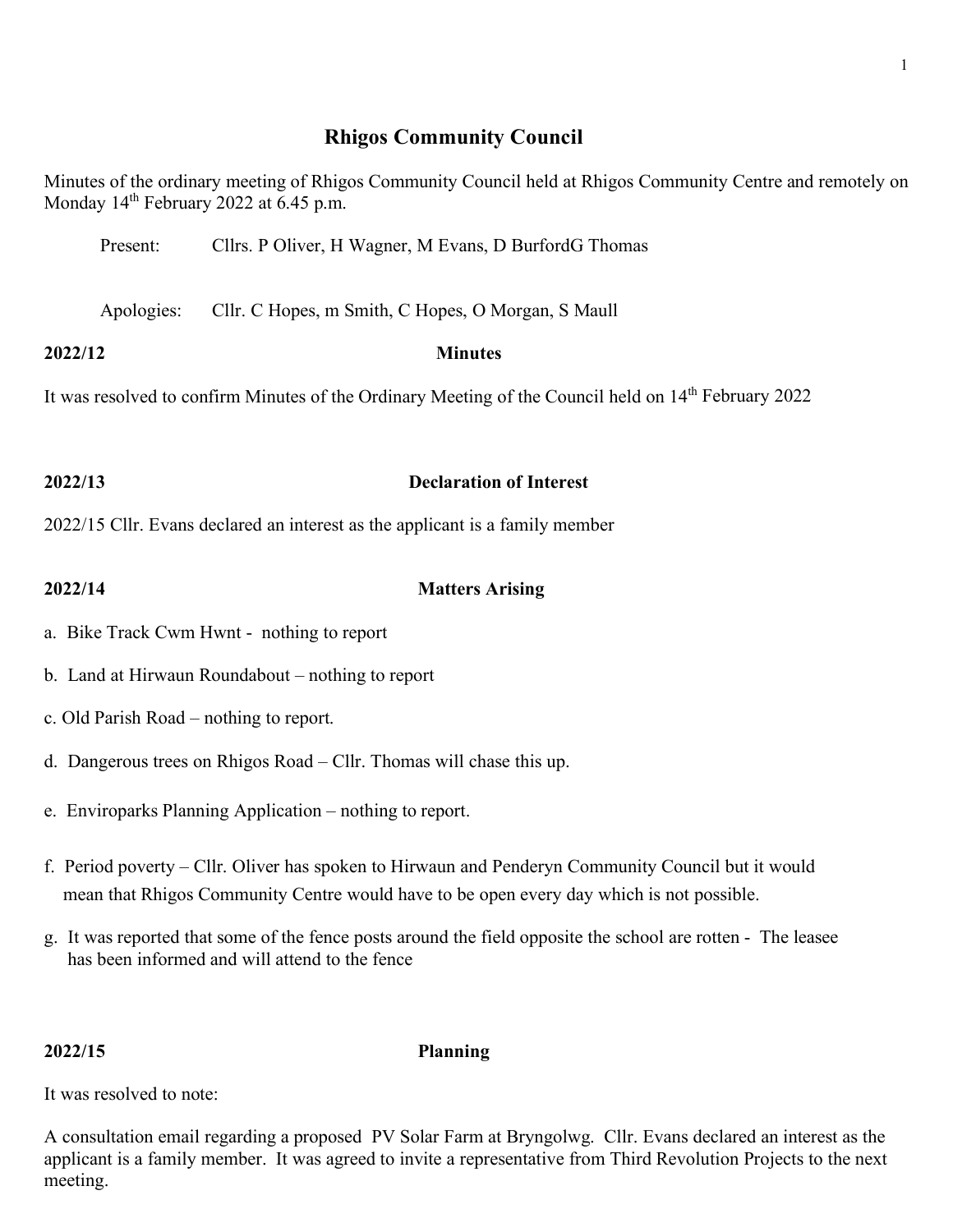### **2022/16 County Borough Council Matters**

It was resolved that the following complaints be passed on to Councillor G Thomas for his attention.

- a. The drains need cleaning on the Glynneath Bank.
- b. The trees on the Parish Road need cutting back
- c. Can we have an update on the 30 m.p.h. speed limit from the rugby club to Mount Road.
- d. Can we have an update on the tyre recycling plant.
- e. A bigger rubbish bin is needed outside the shop.
- f. 2 drains are blocked on the main road near Pennant Bungalow
- g. There is a lot of litter around the village
- h. Water is holding on the main road near 1 Police Houses.
- i. The pavement needs cleaning passed the bungalows on Mount Road.
- j. The dog waste bin opposite the school near the bus stop does not have a lid.
- j. People are parking on the junction opposite Pendarren Court making visibility poor.

### **2022/17 Rhigos Cemetery**

There will be no charge for siting memorial benches in the cemetery

### **2022/18 Correspondence**

a. Tesco Community Grants

### **2022/19 Rhigos Allotments**

The drainage works will commence in the next few weeks.

Cllr. Evans proposed that the fees remain the same for this year, seconded by Cllr. Oliver and agreed by all.

### **2022/20 Queens' Jubilee**

Cllr. Oliver proposed that a memento for each household be purchased, seconded by Cllr. Wagner